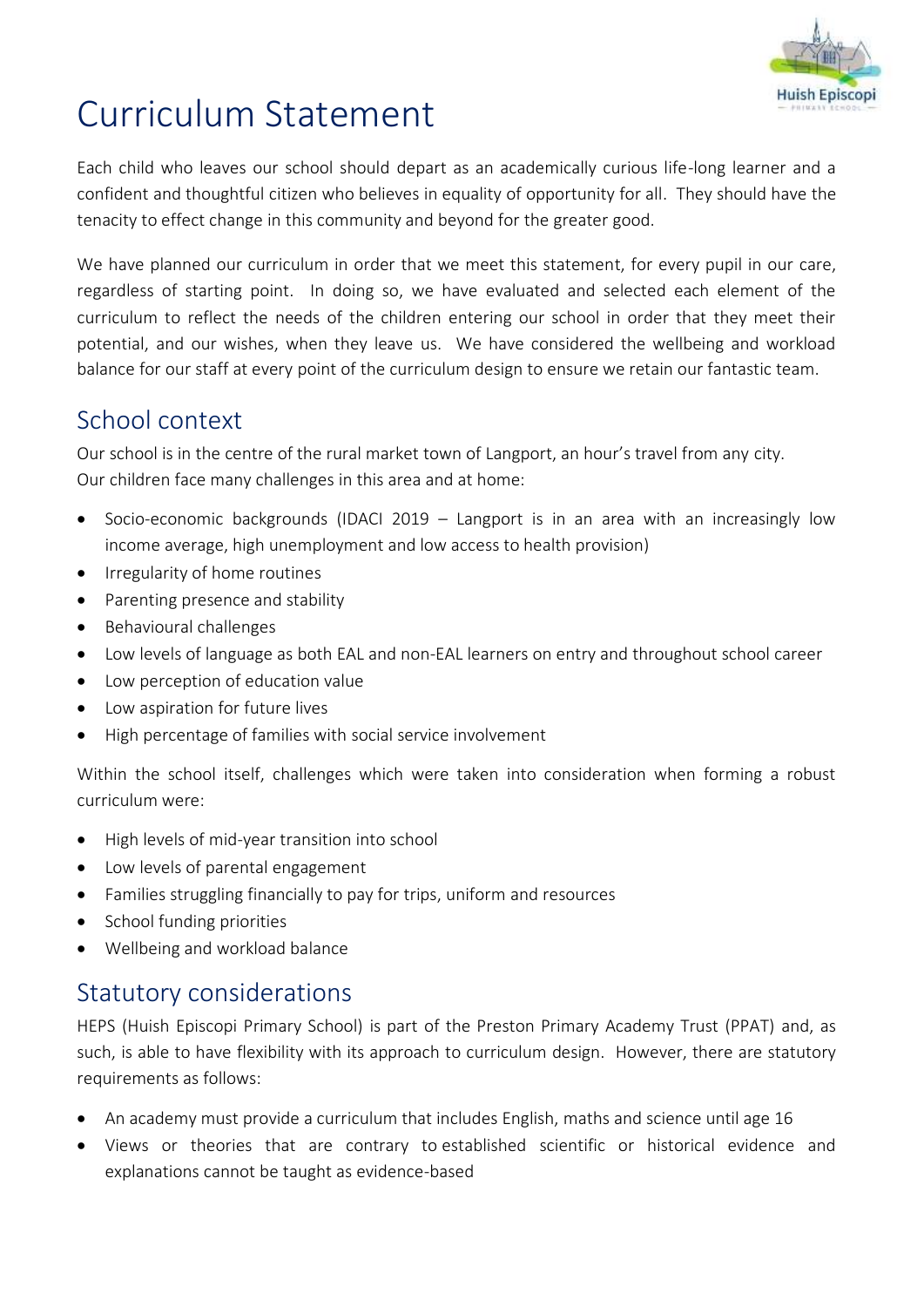- Academies must teach RE and provide a daily act of collective worship. The requirements for teaching RE and acts of daily collective worship vary depending on whether the academy has a designated religious character (HEPS does not)
- Evolution must be taught as a "comprehensive, coherent and extensively evidenced theory"
- Political issues must be handled in a balanced way
- British values, such as democracy, the rule of law, individual liberty, and mutual respect and tolerance of those with different faiths and beliefs, must be actively promoted
- Principles that support equality of opportunity for all must be promoted

# The foundations

We have based our curriculum offer on the National Curriculum, 2014. The RE curriculum is based on Somerset's RE syllabus: Awareness, Mystery and Value (AMV). PSHE is based on The PSHE Association's programme of study. These curriculums are thoroughly researched, resourced and proven, and offer a broad and balanced experience. Our school has a high percentage of transition therefore a national standardised programme eases settling and prepares those who leave us to do well elsewhere.

## Subject allocation

The table below shows which children learn each subject:

| Subject      | KS1, KS2 | <b>EYFS</b>                                                               |  |  |  |  |  |  |
|--------------|----------|---------------------------------------------------------------------------|--|--|--|--|--|--|
| Art and DT   | All      | Expressive Arts and Design ELG: Creating with Materials                   |  |  |  |  |  |  |
| Computing    | All      | Working towards the KS1 curriculum with the interactive whiteboard, ipads |  |  |  |  |  |  |
|              |          | and Bee-bots                                                              |  |  |  |  |  |  |
| English      | All      | Communication and Language ELG: Listening, Attention and Understanding    |  |  |  |  |  |  |
|              |          | Communication and Language ELG: Speaking                                  |  |  |  |  |  |  |
|              |          | Literacy ELG: Comprehension                                               |  |  |  |  |  |  |
|              |          | Literacy ELG: Word Reading                                                |  |  |  |  |  |  |
|              |          | Literacy ELG: Writing                                                     |  |  |  |  |  |  |
|              |          | Expressive Arts and Design ELG: Being Imaginative and Expressive          |  |  |  |  |  |  |
| French       | KS2 only |                                                                           |  |  |  |  |  |  |
| History      | All      | Understanding the World ELG: Past and Present                             |  |  |  |  |  |  |
| Geography    | All      | Understanding the World ELG: People, Culture and Communities              |  |  |  |  |  |  |
|              |          | Understanding the World ELG: The Natural World                            |  |  |  |  |  |  |
| Maths        | All      | Mathematics ELG: Number                                                   |  |  |  |  |  |  |
|              |          | Mathematics ELG: Numerical Patterns                                       |  |  |  |  |  |  |
| <b>Music</b> | All      | Expressive Arts and Design ELG: Being Imaginative and Expressive          |  |  |  |  |  |  |
| PE           | All      | Physical Development ELG: Gross Motor Skills                              |  |  |  |  |  |  |
|              |          | Physical Development ELG: Fine Motor Skills                               |  |  |  |  |  |  |
| <b>PSHE</b>  | All      | Personal, Social and Emotional Development ELG: Self-Regulation           |  |  |  |  |  |  |
|              |          | Personal, Social and Emotional Development ELG: Managing Self             |  |  |  |  |  |  |
|              |          | Personal, Social and Emotional Development ELG: Building Relationships    |  |  |  |  |  |  |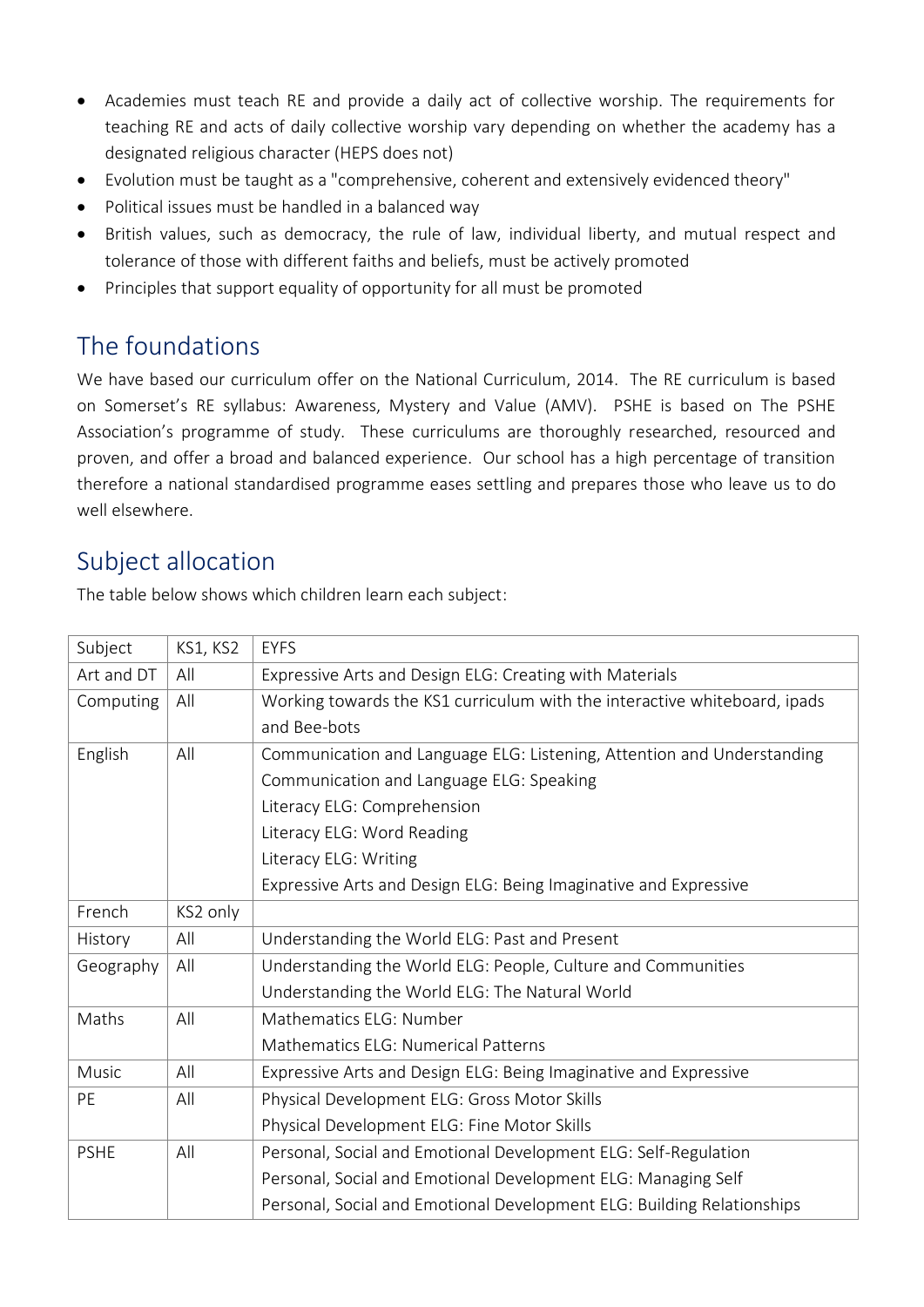| - RE    | All | Understanding the World ELG: People, Culture and Communities |
|---------|-----|--------------------------------------------------------------|
| Science | All | Understanding the World ELG: The Natural World               |

Until 2022, each class had a two year rolling programme which ensured children built upon knowledge and skills gained in the same class the previous year whilst extending into the appropriate year group. From September 2022 children experience a single programme.

The table below shows approximate averages for how much class time is allocated to each subject per week when averaged over the year:

|                 | nglish<br>ш                                                | hath | cier | po  | 냁   |     | eog<br>$\circ$ | isto | Sic | 뿐   | PSHE | French |
|-----------------|------------------------------------------------------------|------|------|-----|-----|-----|----------------|------|-----|-----|------|--------|
| <b>EYFS</b>     | Dependent on the time of year as the focus changes rapidly |      |      |     |     |     |                |      |     |     |      |        |
| KS1             | 10                                                         |      | 1.5  | .75 | .75 | .75 | .75            | .75  | .75 | 1.5 | .5   |        |
| KS <sub>2</sub> | 10                                                         |      | 1.5  | .75 | .75 | .75 | .75            | .75  | 75  |     |      |        |

# Additional learning opportunities

Whilst the curriculum offers regular and formulised learning opportunities, there are many occasions and events where the children are exposed to alternative learning experiences including:

- Assembly programme including celebration assemblies, guest speakers etc
- Visitors or experiences in school such as NSPCC workshops, visiting theatres, Royal British Legion speakers etc
- Fixtures and sporting events
- Clubs from kickboxing to cookery, from bookworms to choir etc
- Trips to local businesses and areas of natural interest etc
- Visits further afield or with overnight stays to the theatre, London, museums etc
- Competitions such as the speaking competition, fixtures etc
- Performances including the Nativity, LangFest, Poetry Assemblies etc
- Events such as Remembrance Day Service, Christingle, Carol Concert, Harvest Festival, World Book Day literary focus, Charity and fundraising events etc
- Raising the Future events such as visiting career fairs, work places, universities etc
- School Council formed democratically, with every child able to raise issues, with voting for rewards, clubs and school improvement priorities

## Ownership and development

The curriculum we have created belongs to Huish Episcopi Primary School. It has been uniquely developed to fulfil the statutory and cultural capital requirements of our children, staff, parents and school. We have taken into account the views of each of these stakeholders when creating the curriculum. The owners of this curriculum are the teachers and staff who contributed towards its creation, evolution and development through a collegiate approach.